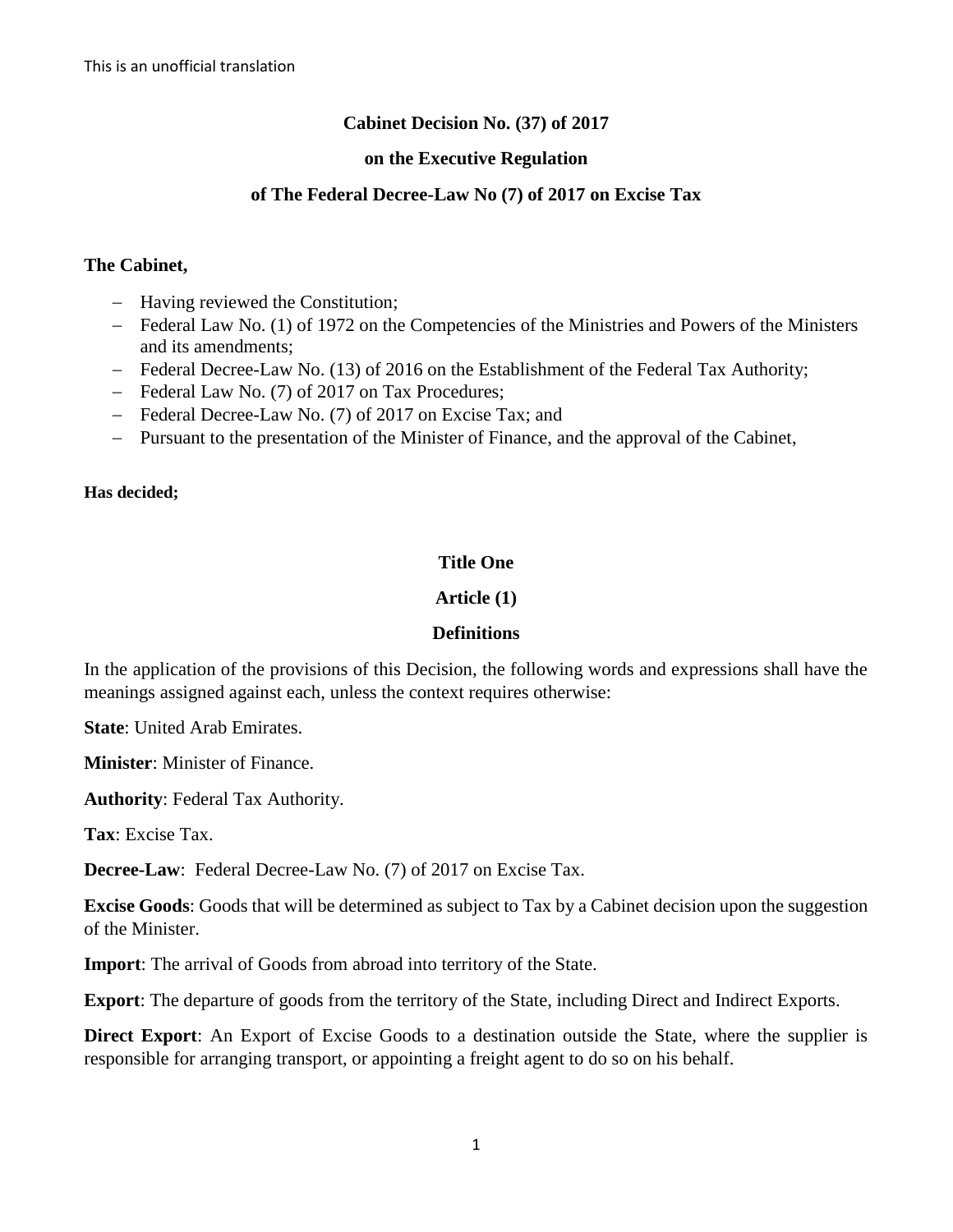**Indirect Export**: An Export of Excise Goods to an overseas customer who arranges for the collection of the goods from the supplier in the State and Exports them himself, or has appointed a freight agent to do so on his behalf.

**Overseas Customer:** The Person who is not resident in the State and does not have an establishment in the State and is not a Registrant for Tax in the State.

**Person**: A natural or legal person.

**Taxable Person**: Any Person who is registered or obligated to register for Tax purposes under the provisions of the Decree-Law.

**Designated Zone**: Any fenced area intended to be a free zone that cannot be entered or exited except through a designated road, and any area designated by the Authority as being subject to the supervision of a Warehouse Keeper, in accordance with the provisions of this Decision.

**Warehouse Keeper**: Any Person approved and registered at the Authority to supervise a Designated Zone in accordance with the provisions of this Decision.

**Tax Registration**: A procedure whereby the Taxable Person or the Legal Representative registers at the Authority for Tax purposes.

**Tax Registration Number (TRN)**: A unique number issued by the Authority for each Person registered for Tax purposes.

**Registrant**: The Taxable Person who has been issued with a TRN.

**Importer**: The Person whose name appears for customs clearance purposes as the importer of the Excise Goods on the date of Import.

**Tax Return**: Information and data specified for Tax purposes, submitted by the Taxable Person in accordance with the form prepared by the Authority.

**Business**: Any activity conducted regularly, on an ongoing basis and independently by any Person, in any location, which involves or may involve trading in Excise Goods.

**Refundable Tax**: Amounts that have been paid and that the Authority may return to the Person pursuant to the provisions of the Decree-Law.

**Due Tax**: Tax that is calculated and imposed pursuant to the provisions of the Decree-Law.

**Payable Tax**: The Due Tax that is due for payment to the Authority.

**Tax Period**: A specific period of time for which Payable Tax shall be calculated and paid.

**Stockpiler**: The Person who owns Excise Goods and cannot demonstrate that such goods had been previously subject to Tax pursuant to the conditions stated in this Decision.

**Customs Legislation**: Federal and Local legislation that regulates customs in the State.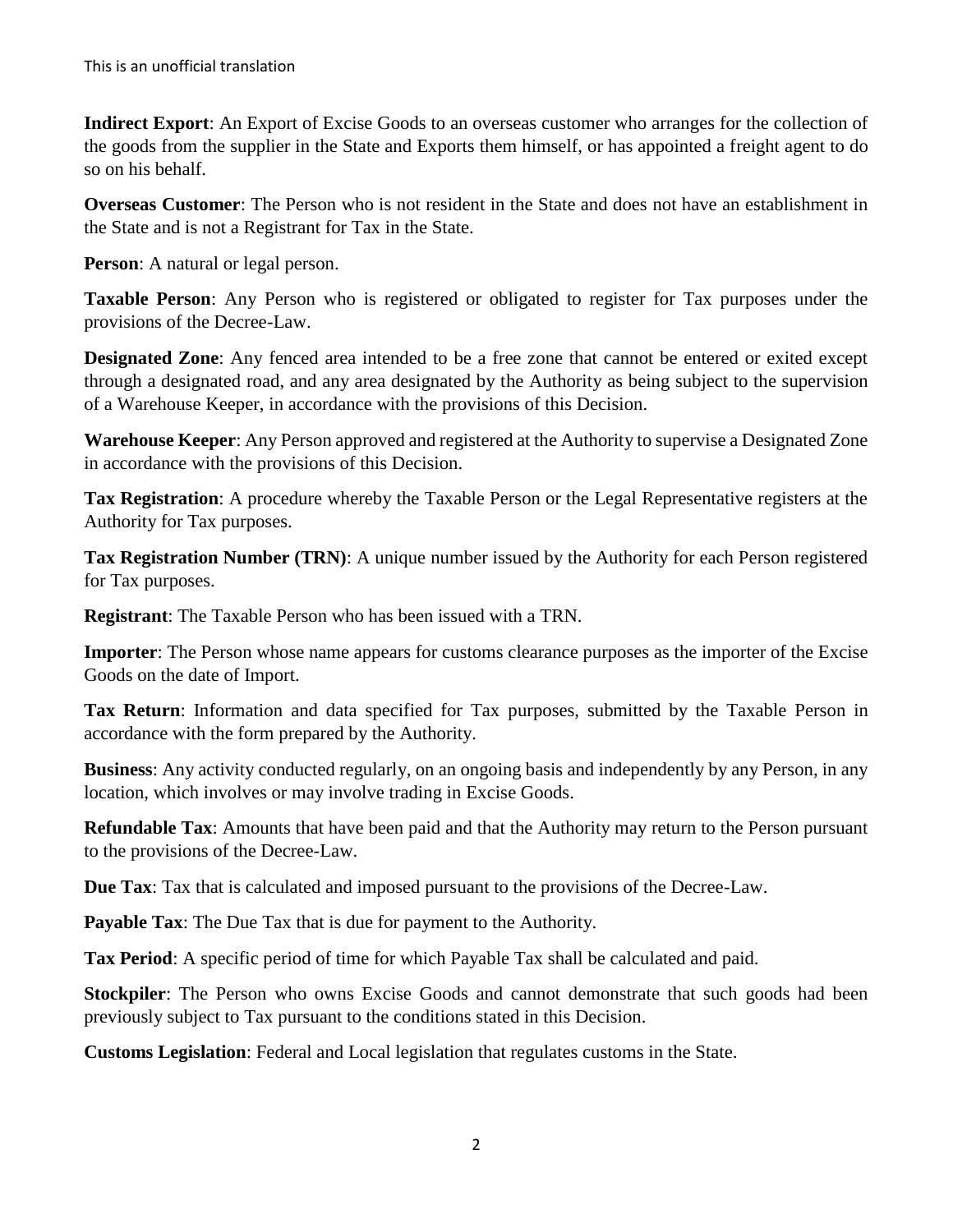**Implementing States**: The States of the Gulf Cooperation Council that apply a Tax law pursuant to an issued legislation

**Duty Free Shop**: A retail shop situated in a Designated Zone selling goods for sale to travelers departing the State.

### **Title Two**

#### **Liability to Tax**

### **Article (2)**

#### **Persons liable to pay Tax**

- 1. If the Person who performed the activity according to clause (1) of Article (4) of the Decree-Law has not met the Tax Payment requirements, then the Person "involved" in any of the activities specified under clause (2) of Article (2) of the Decree-Law is responsible for the Due Tax, and shall include, but is not limited to, all of the following:
	- a. A Person in the supply chain in which Tax has not been paid;
	- b. An investor or Person with a financial interest in the supply chain where Tax has not been paid;
	- c. The owner of the Excise Goods in any other case where this is not the producer, Importer, Warehouse Keeper or Stockpiler;
- 2. The Warehouse Keeper shall be liable to pay the Due Tax in case of the release of Excise Goods from a Designated Zone, where the Liable Person fails to pay the Due Tax, in any of the following cases:
	- a. Where the Warehouse Keeper has not kept the records specified by Article (24) of the Decree-Law.
	- b. Where the Warehouse Keeper has failed to meet any of the conditions imposed by the Authority under clause (6) of Article (9) of this Decision.
	- c. Where the Warehouse Keeper in any manner has benefited from the failure of the Person liable to pay the Due Tax.
- 3. A Stockpiler shall not be required to pay the Due Tax where the following conditions are met:
	- a. The Stockpiler owns Excise Goods available in free circulation for the purposes of conducting Business in the State, provided Tax on those goods has not been previously paid, relieved, remitted or deferred.
	- b. The stockpiled Excise Goods are not excess Excise Goods pursuant to the provisions of Article (11) of this Decision.

#### **Title Three**

#### **Registration**

#### **Article (3)**

#### **Application for Tax Registration**

1. For the purposes of Tax Registration, the Taxable Person shall meet the following rules and conditions: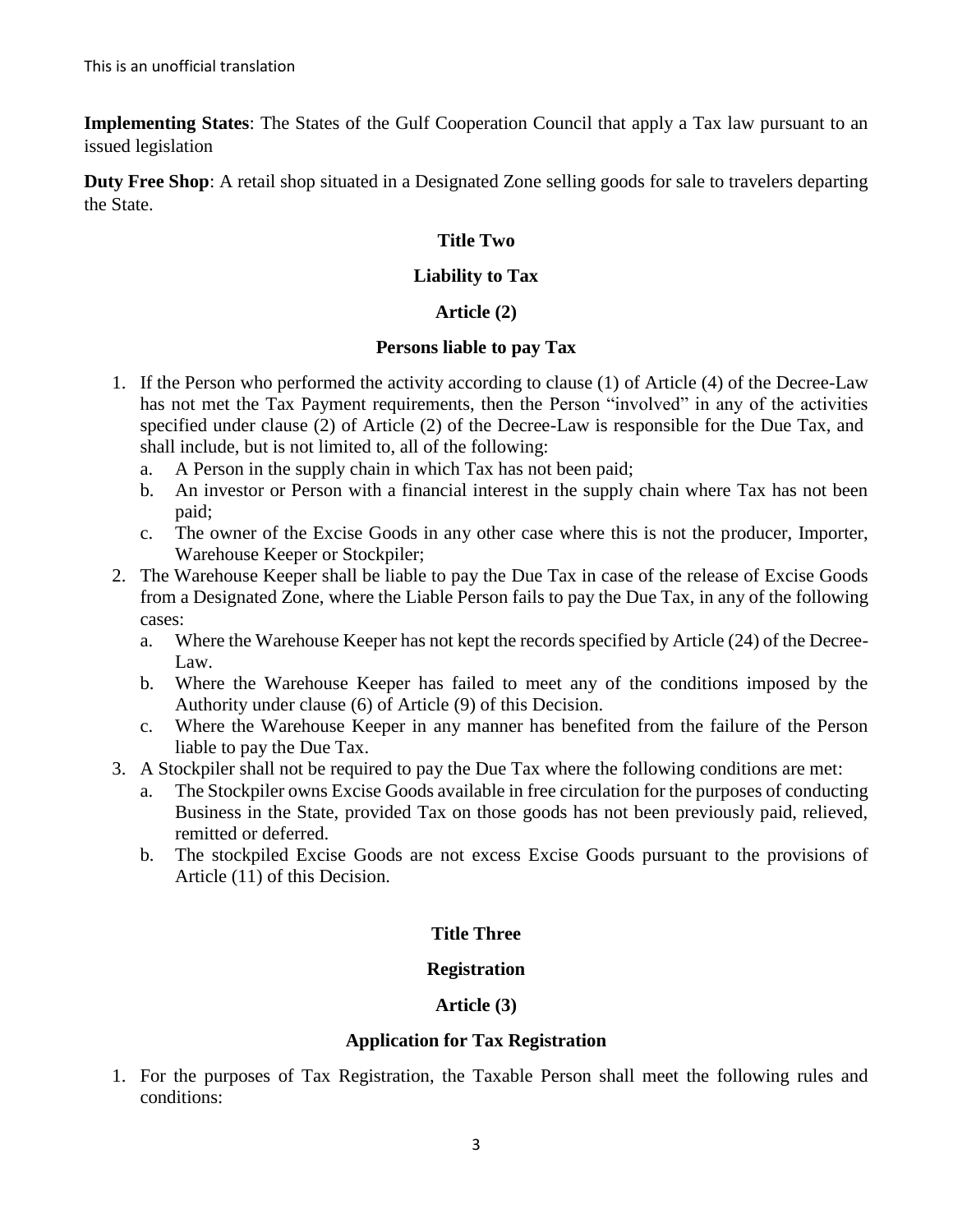- a. Submit an application for Tax Registration that includes such information and data as required by the Authority, and submit through such means as specified by the Authority.
- b. To provide a financial security, as specified by the Authority.
- c. To comply with any additional requirements in terms of keeping records or reports or resolutions that the Authority specifies and issues.
- 2. The Authority shall respond to the Person's application for Tax Registration within 20 business days of receipt of the application.
- 3. The effective date of Tax Registration shall be the first day of the month in which the Person starts to conduct activities listed in clause (2) of Article (2) of the Decree-Law.
- 4. The Authority may revise the value of the financial security submitted by the Taxable Person.
- 5. Any Person required to apply for Tax Registration under Article (5) of the Decree-Law may apply to be registered as a Warehouse Keeper subject to the conditions set out in Article (9) of this Decision.

# **Article (4)**

# **Exception from Tax Registration**

- 1. The Authority may except the Person from Tax Registration where he proves to the Authority that he will not regularly Import or release Excise Goods from Designated Zones.
- 2. For the purposes of clause (1) of this Article "regularly" shall mean Importing or releasing Excise goods from a Designated Zone more often than once in a period not exceeding 6 months.
- 3. Notwithstanding clause (2) of this Article, where a person imports or releases Excise Goods from a Designated Zone four times in a 24-month period, they shall be considered to be regularly importing or releasing Excise Goods.
- 4. The Person excepted from Tax Registration pursuant to clause (1) of this Article must notify the Authority within 20 business days of any changes in his circumstances that may cause him to become taxable pursuant to the Decree-Law, and such notification shall contain the information and data that the Authority requests and be submitted by such means as determined by the Authority for these purposes.
- 5. Where a Person is no longer excepted from registration under clause (1) of this Article, the Authority shall register the same for Tax effective from the date they ceased to meet such condition.
- 6. Where Tax in respect of an Import is due in accordance with Article (6) of the Decree-Law, the Person shall make payment of the Due Tax at or before the date of Import of the Excise Goods by such means as specified by the Authority for these purposes.

# **Article (5)**

# **Rejection of the Tax Registration Application**

- 1. The Authority may reject a Tax Registration Application in the following instances:
	- a. If it finds that, the applicant has no intention of conducting any of the activities listed in Clause (2) of Article (2) of the Decree-Law.
	- b. If the applicant fails to provide the required information and data.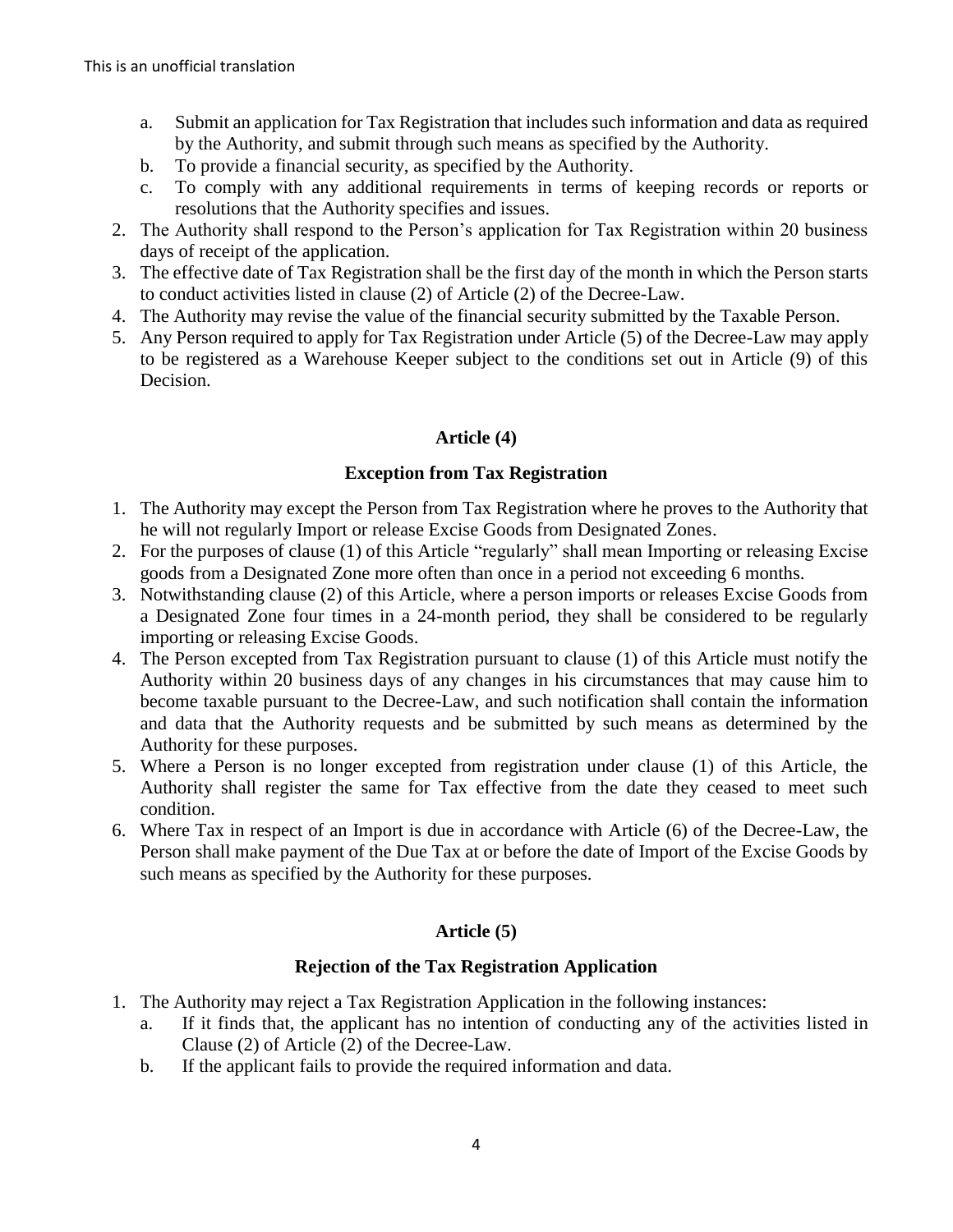- 2. If the Authority rejects the Tax Registration Application, the Authority must inform the Person of its decision within 20 business days of receiving the application according to the procedures stated in Federal Law No. (7) of 2017 referred to.
- 3. If the Authority rejects the Tax Registration Application, the Person may:
	- a. Request a reconsideration according to the procedures stated in Article (27) of Federal Law No. (7) of 2017 referred to.
	- b. Submit another Tax Registration Application under Article (3) of this Decision.

# **Article (6)**

# **Tax Deregistration**

- 1. A Registrant shall notify the Authority of his Tax deregistration within (30) thirty days from when he is no longer responsible for the Tax under Article (4) of the Decree-Law.
- 2. The Authority shall deregister the Registrant effective from the day on which he was no longer the Person responsible for the Tax under Article (4) of the Decree-Law.
- 3. The Authority shall respond to the Registrant's application to deregister within (20) business days of receipt of the application.
- 4. The Registrant, in order to be deregistered for Tax, shall comply with the following controls and conditions:
	- a. Settle all Tax due under the Decree-Law.
	- b. Settle all Administrative Penalties due according to the Decree-Law and Federal Law No. (7) referred to.
	- c. Submit all Tax Returns due according to the Decree-Law and Federal Law No. (7) of 2017 referred to.

# **Article (7)**

# **Rejection of Tax Deregistration Application**

- 1. The Authority may refuse an application for deregistration in the following cases:
	- a. If it appears to the Authority that the Person applying for deregistration has the intention to conduct any of the activities referred to in Clause (2) of Article (2) of the Decree-Law within the subsequent (12) months.
	- b. The Person does not prove to the Authority that he is no longer a Person responsible for Due Tax according to Article (4) of the Decree-Law.
	- c. Less than (6) six months have passed since the Person was registered for Tax in accordance with the provisions of Article (3) of this Decision.
- 2. If the Authority rejects the Deregistration Application, then the Authority shall notify the Person with its decision within (20) business days, in accordance with the procedures of the Federal Law No. (7) of 2017 referred to.

# **Article (8)**

# **Tax Registration on the introduction of Tax**

1. Tax Registration shall start from the date specified by the Authority.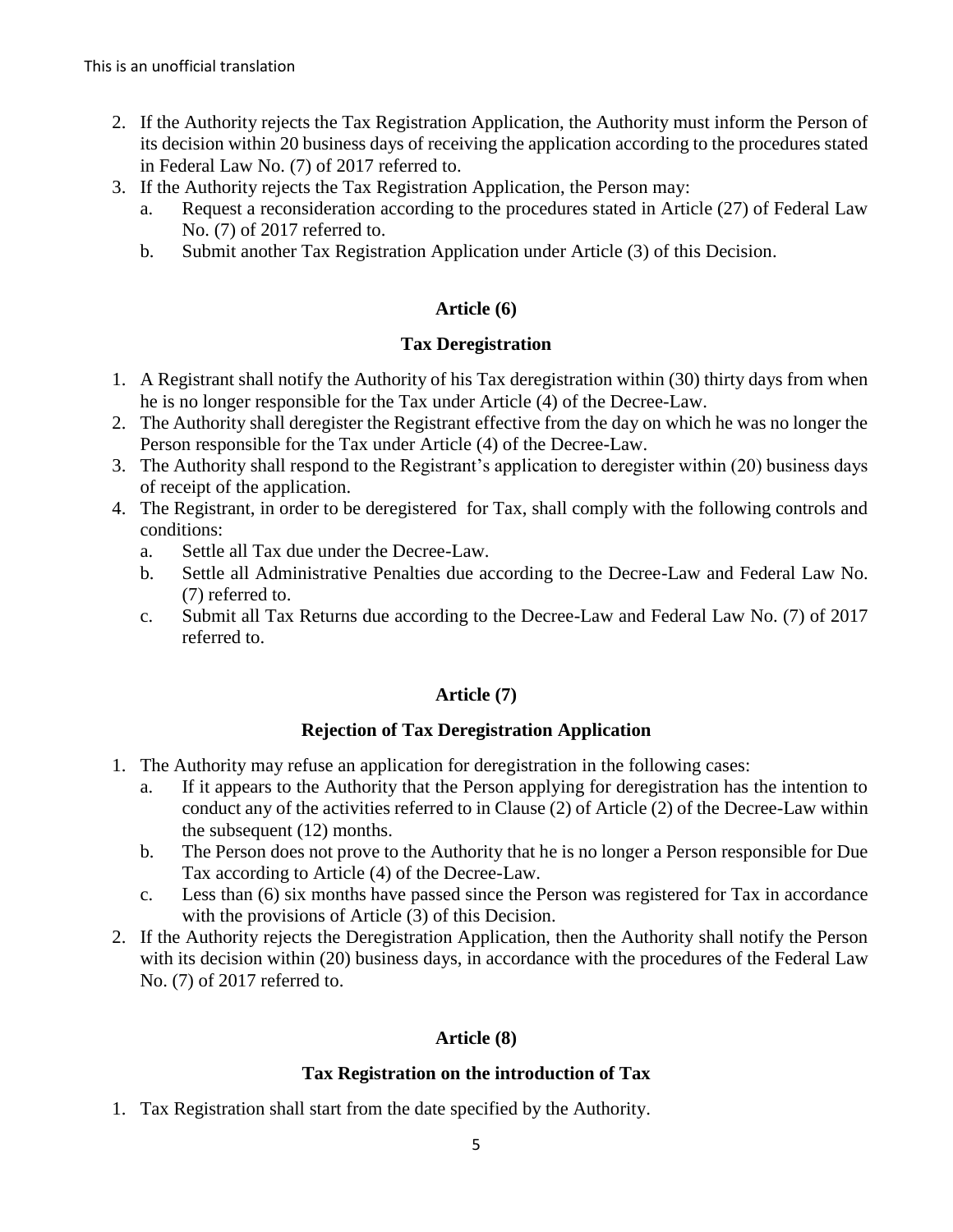2. Where it appears to the Authority that a Taxable Person has not notified the Authority of his obligation to register for Tax in accordance with the provisions of Clause (1) of this Article, it may register him with effect from the date the Decree-Law comes into force.

# **Article (9)**

# **Warehouse Keeper Registration**

- 1. Any Person who carries on or intends to carry on operation of a Designated Zone shall apply for Registration as a Warehouse Keeper.
- 2. An application for Warehouse Keeper Registration shall contain such information and data, and shall be submitted through such means, as determined by the Authority.
- 3. The effective date of registration for a Person to act as a Warehouse Keeper shall be the date the application is approved by the Authority or from such date as may be requested by the Person and agreed by the Authority.
- 4. The Authority shall issue a Warehouse Keeper Registration certificate that shall include the Designated Zones that he shall be responsible for and where he shall be permitted to produce or stockpile the Excise Goods without being released for consumption.
- 5. For the purposes of registering a Warehouse Keeper, the Authority may impose the following conditions:
	- a. Specify the amount of Excise Goods that can be kept by a Warehouse Keeper in each Designated Zone he is responsible for at any one time.
	- b. Specify the type of Excise Goods that can be kept by a Warehouse Keeper in each Designated Zone he is responsible for.
	- c. Require the Warehouse Keeper to provide a financial security for each Designated Zone he is responsible for as determined by the Authority.
	- d. Impose additional reporting requirements in terms of keeping records and reports and submitting these to the Authority.
	- e. Specify the level of physical security required over each Designated Zone he is responsible for.
	- f. Specify the checks the Warehouse Keeper is required to make over the Excise Goods kept within each Designated Zone he is responsible for.
	- g. Specify the conditions of entry to and exit from each Designated Zone he is responsible for, and any entry or exit restrictions that the Warehouse Keeper should be required to impose.

# **Article (10)**

# **Change of Circumstances of a Warehouse Keeper**

1. A Warehouse Keeper shall notify the Authority of any changes in his circumstances that would affect his Registration as a Warehouse Keeper including circumstances in which the Warehouse Keeper no longer operates a Designated Zone via the means specified by the Authority, within 30 days of any of the following: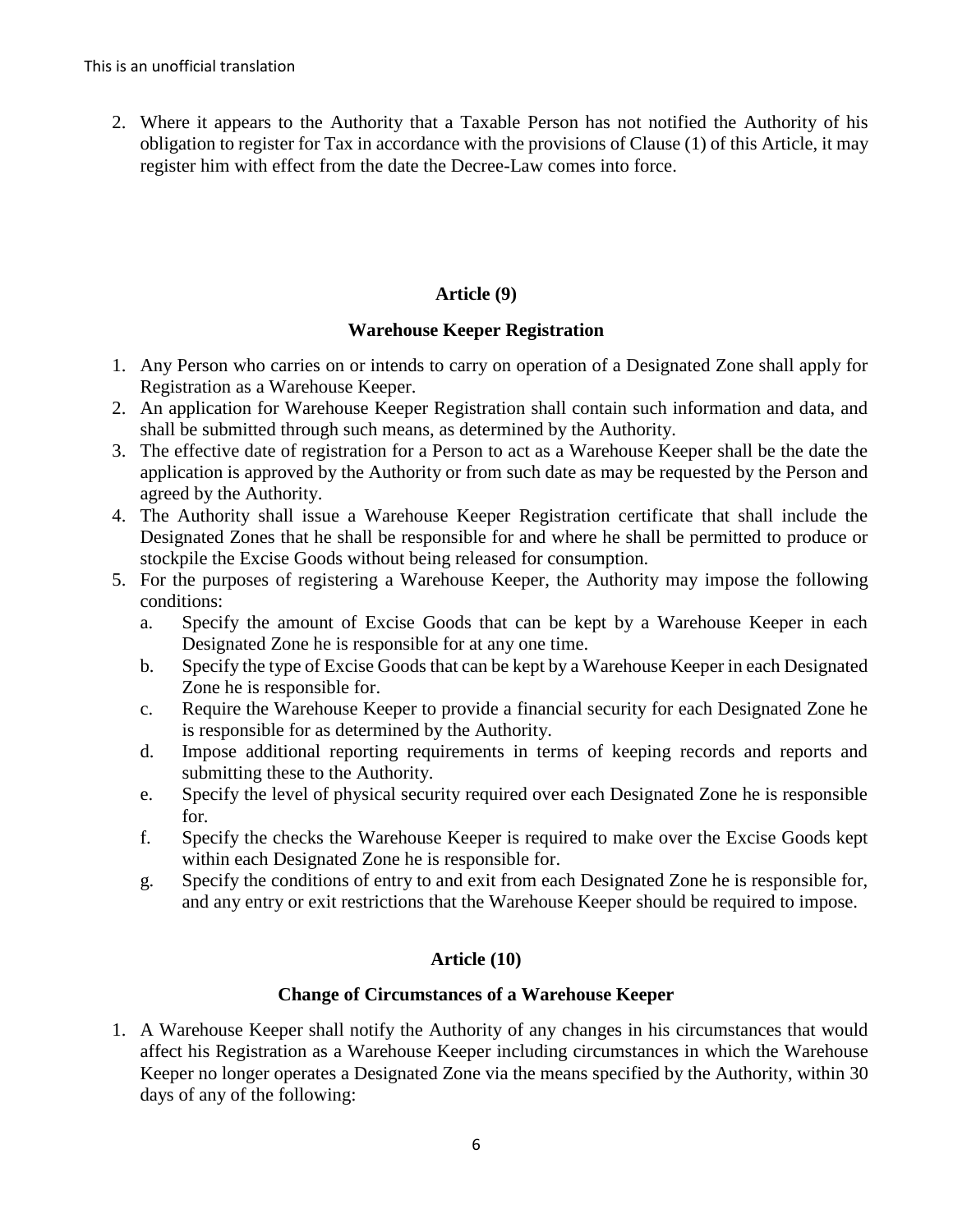- a. The date on which a Warehouse Keeper ceases to be responsible for the supervision and management of the Designated Zone over which he is appointed.
- b. The date on which the change of circumstances took effect.
- 2. The Authority shall cancel a Warehouse Keeper Registration with effect from the relevant event.
- 3. The Authority shall respond to the Warehouse Keeper's notification within 20 business days of receipt of the notification.
- 4. If the Warehouse Keeper submits an application for deregistration, the Authority will terminate his responsibility for the Designated Zones and will not de register him until all his duties and responsibilities for the period during which he was registered are met, according to the rules and conditions that the Authority shall state.
- 5. Without prejudice to the provisions of Clause (4) of this Article, if there was a need to continue to operate the Designated Zone, the Warehouse Keeper requesting deregistration shall attach to his application for deregistration a copy of the new Warehouse Keeper registration form in accordance with the provisions of Article (9) of this Decision, in addition to any other documents determined by the Authority.

# **Title Four**

# **Rules on Tax Payment**

# **Article (11)**

# **Stockpiling**

- 1. The Person will be considered a Stockpiler where they own "excess Excise Goods" in free circulation and available in the course of conducting Business in the State where Tax on such goods has not been previously paid, returned, or deferred.
- 2. "Excess Excise Goods" shall mean such Excise Goods on which all of the following applies:
	- a. owned by the Stockpiler on the earliest of the date that a Tax obligation arose, or an increase in Tax obligation arose or the date the Decree-Law comes into force;
	- b. in excess of the Stockpiler's average monthly stock level for that type of Excise Good (whether purchased or produced) as determined over a (12) month period, starting one month before the date specified in paragraph (a) of this Clause;
	- c. acquired by the Stockpiler before the date specified in paragraph (a) of this Clause; and
	- d. The Stockpiler intends to sell these Goods in the course of conducting Business in the State.
- 3. As an exception to paragraph (b) of Clause (2) of this Article, where the average monthly sales of excise goods for a period of 12 months prior to the date specified in paragraph (a) of Clause (2) of this Article is calculated, and it appears that the Stockpiler has excise goods exceeding two months of such average, disregarding the monthly stock level of such Stockpiler, any goods exceeding two months level shall be considered excess and tax shall be due on it.
- 4. A Person, in the course of conducting business, shall keep audited records and showing the quantity of his stock of Excise Goods from the date the Decree-Law comes into force, for the purposes of ascertaining the stock of Excise Goods.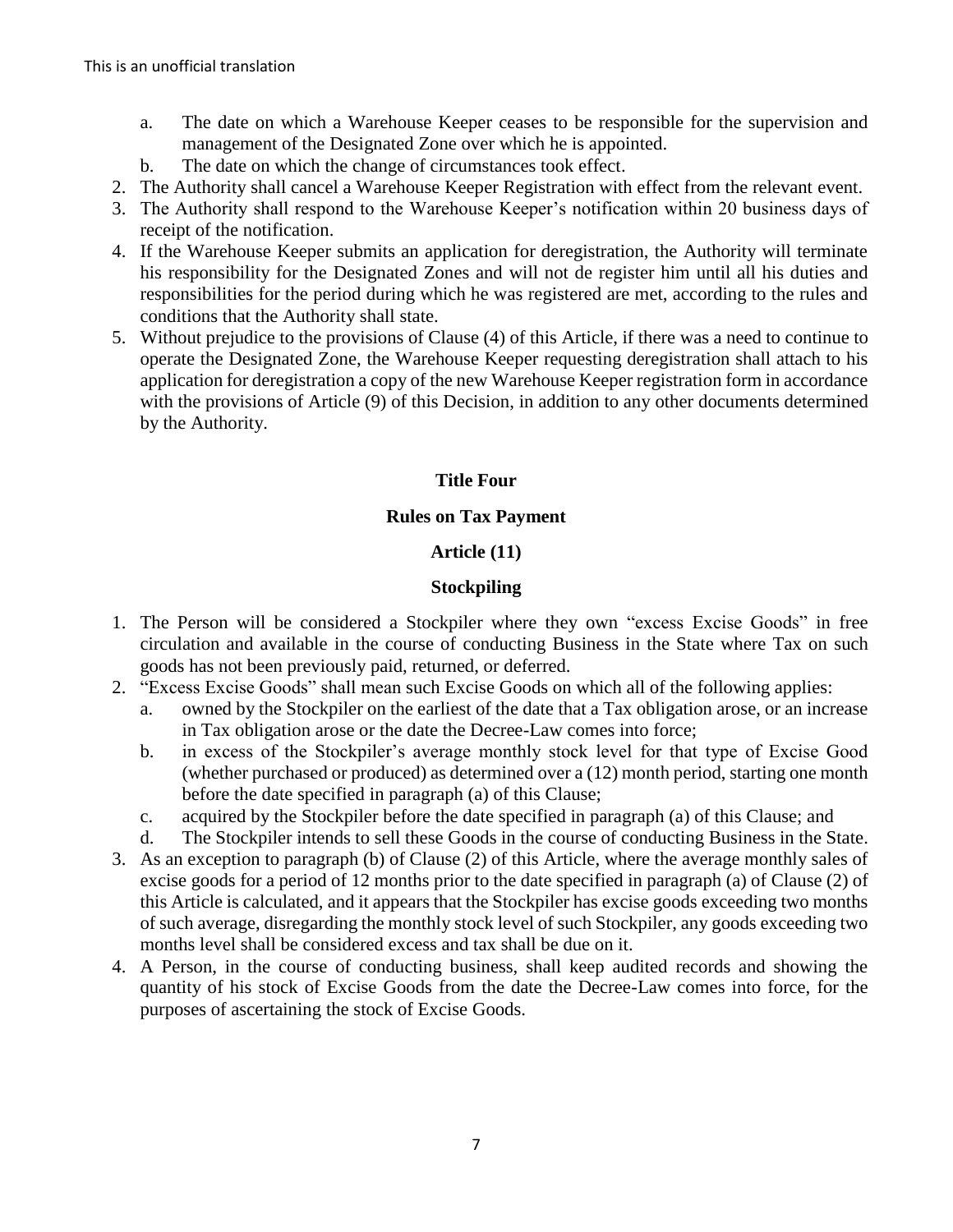# **Article (12)**

# **Release for Consumption**

- 1. Excise Goods are released for consumption when any of the following is occurred:
	- a. Producing Excise Goods.
	- b. Releasing the Excise Goods from a Designated Zone and offering such for free circulation.
- 2. For the purposes of paragraph (a) of Clause (1) of this Article, Excise Goods shall be treated as produced at such time as the goods reach a stage where they are:
	- a. Ready to be held out for retail sale;
	- b. Fit for consumption or sale where the goods are not intended for retail sale;
	- c. Ready to be sold to a retailer, if the Excise Goods are of the type which are not fit for consumption until they are combined with another product at the point of retail sale.
- 3. For the purposes of paragraph (b) of Clause (1) of this Article Excise Goods shall be treated as leaving a Designated Zone and enter free circulation at the occurrence of any of the following:
	- a. The Excise Goods leave a Designated Zone, unless they are moved to another Designated Zone without being released for consumption or will be Exported in accordance with such conditions as specified by the Decree-Law and this Decision;
	- b. They are consumed or bought for consumption within a Designated Zone;
	- c. There is an irregularity in the course of a transfer of Excise Goods between Designated Zones which resulted in Excise Goods being released for consumption; or
	- d. They are found to be deficient or there is a shortage in their quantity from a Designated Zone or during transfer between Designated Zones or whilst held in a suspension arrangement in accordance with the Customs Laws.
- 4. "Irregularity" in paragraph (c) of Clause (3) of this Article, means a situation occurring during a transfer of Excise Goods from one Designated Zone to another where those goods are not transferred in accordance with the conditions specified under this Decision, or the Excise Goods are lost or destroyed.
- 5. As an exception to paragraph (d) of Clause (3) of this Article, release for consumption is not deemed to have occurred if:
	- a. The Warehouse Keeper responsible for the Excise Goods notifies the Authority within 30 days of discovering deficiency in the stock or shortage in quantity; and
	- b. It appears that the shortage of, or deficiency in, the Excise Goods is due to a legitimate cause accepted by the Authority.
- 6. Deficient goods may be destroyed before the lapse of 30 days following notification to the Authority, if the Authority has confirmed that the goods may be destroyed.
- 7. For the purposes of Clause (6) of this Article, the goods may be destroyed after 30 days have lapsed following notification to the Authority, unless the Authority has directed that the goods must be retained for inspection.
- 8. If, during the period specified in Clauses (6) and (7), the Authority gives the Warehouse Keeper notice to inspect the goods, they shall be held by the Warehouse Keeper until such time as the Authority has so inspected them and given permission for destruction to take place.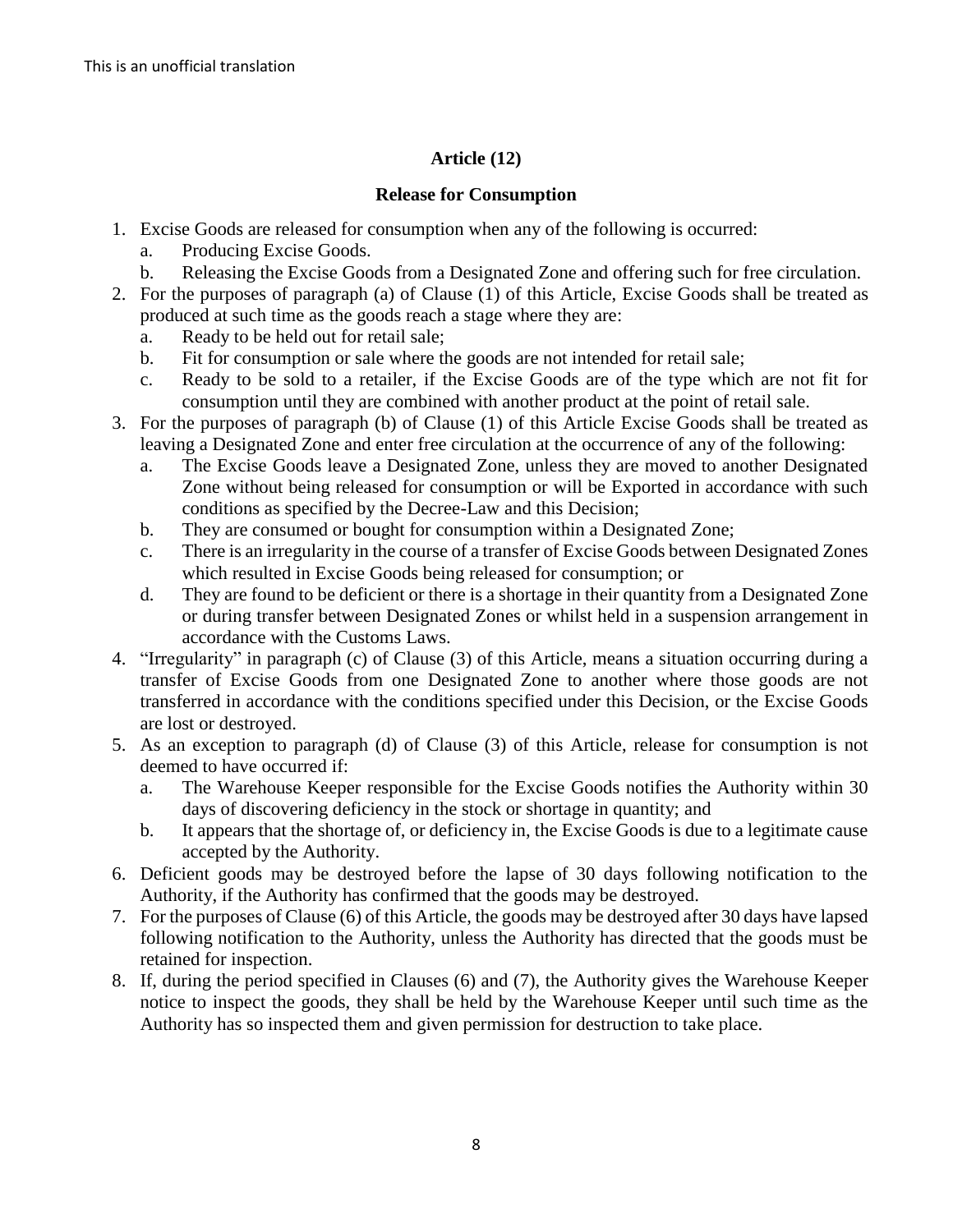# **Article (13)**

### **Inclusion of Tax in Advertised Prices**

- 1. The advertised price of Excise Goods shall not be inclusive of Excise Tax where there is an agreement for the purchase of goods made and the goods have not been supplied prior to the date the Decree-Law comes into force, in the following cases:
	- a. If the purchaser intends to incorporate the Excise Goods into another Excise Good upon which Tax shall be due.
	- b. If the purchaser intends to Export the Excise Goods to a location outside the State.
	- c. If the purchaser is a foreign government, international organization, diplomatic body or mission which is entitled to a refund of Tax paid under Clause (1) of Article (21) of the Decree-Law.
	- d. If the Excise Goods are sold after the date the Decree-Law comes into force to a Person who will Export the Excise Goods to another Implementing State and will be liable to pay Tax in that state, and would be entitled to a refund under clause (2) of Article (21) of the Decree-Law.
	- e. If the purchaser intends to make an onward sale of the Excise Goods.
- 2. Tax shall be due in the cases listed in Clause (1) of this Article, in addition to the price advertised by the Supplier.

# **Title Five**

# **Article (14)**

#### **Exemption for Exported Goods**

- 1. Excise Goods Exported will be exempt from Tax where they have not been released for consumption in the State and have not been previously subject to Tax, in any of the following cases:
	- a. Where they are Exported to a location outside the State, provided they are transferred to the point of Export in suspension in accordance with the Customs Laws and in accordance with the rules and conditions stated under clause (11) of Article (15) of this Decision;
	- b. Where they are consumed in the course of an international journey departing from the State and they are transferred in suspension to the point of Export in accordance with the Customs Legislation.
	- c. Where they are purchased from a Duty Free Shop by a Person who will immediately Export the Excise Goods on condition that he provides evidence that such goods shall be leaving the Implementing States at the point of sale.
- 2. A direct Export shall be exempt from Tax if all of the following conditions are met:
	- a. The goods are physically Exported by the supplier to a place outside the State;
	- b. Official and commercial evidence of Export is retained by the Exporter;
	- c. The goods are not used, partially or otherwise, or altered in the time between supply and Export, except to the extent necessary to prepare the goods for Export.
- 3. An indirect Export shall be exempt from Tax if all of the following conditions are met:
	- a. the overseas customer physically Exports the goods supplied to a place outside the State;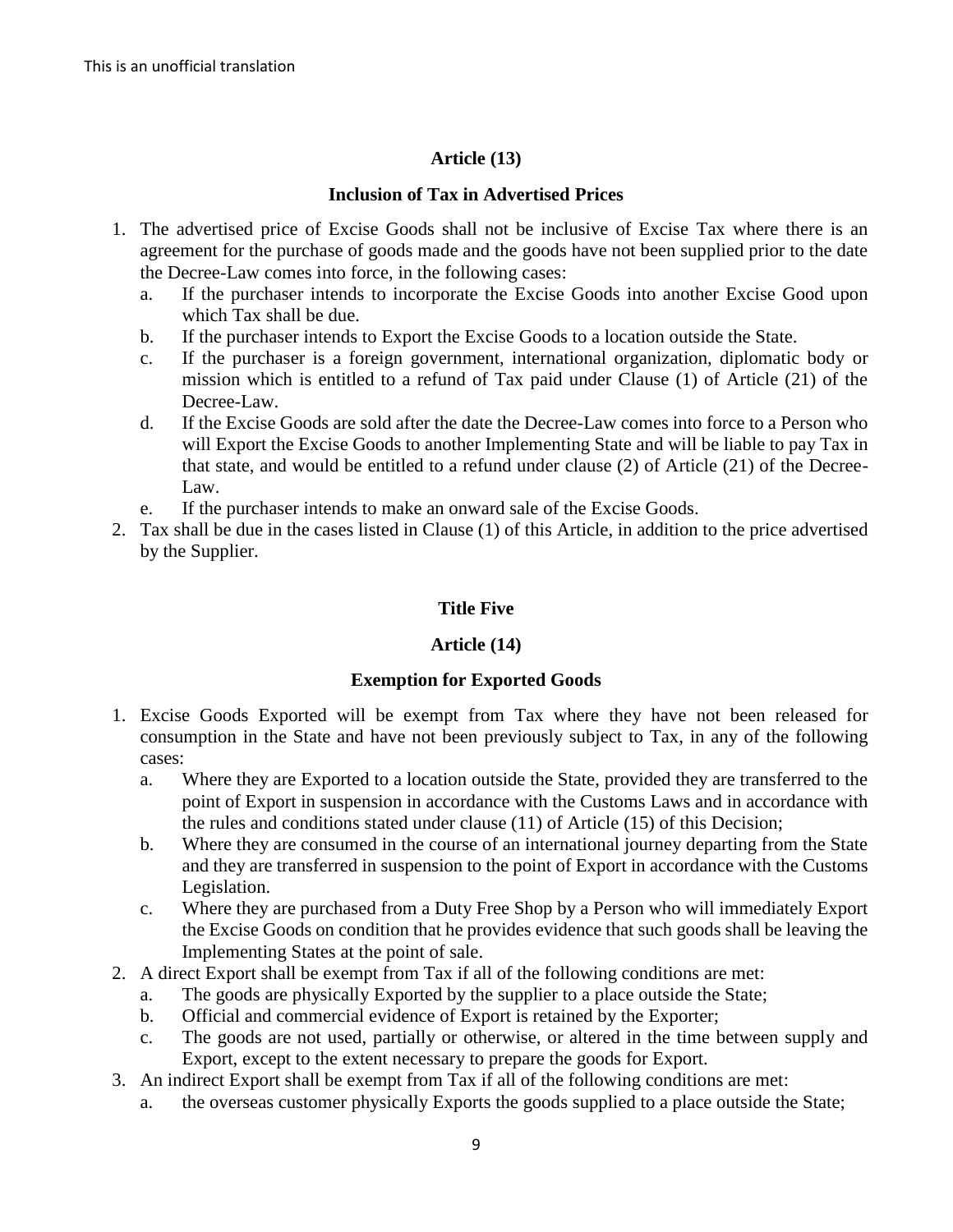- b. the overseas customer obtains official and commercial evidence of Export, and provides the supplier with a copy of this;
- c. The goods are not used, partially or otherwise, or altered in the time between supply and Export, except to the extent necessary to prepare the goods for Export.
- 4. For the purposes of paragraph (2) and (3) of this Article, and subject to Clause (5) of this Article:
	- a. "Official evidence" means Export documents issued by the local Emirates Customs departments.
	- b. "commercial evidence" shall include any of the following:
		- 1) airway bill;
		- 2) bill of lading;
		- 3) consignment note;
		- 4) certificate of shipment;
- 5. For the purposes of Clause (4) of this Article, the Authority may specify alternative forms of evidence according to the nature of the Export or the nature of the goods being exported.

# **Title Six**

# **Designated Zones**

# **Article (15)**

# **Designated Zones**

- 1. Excise Goods stored, preserved or processed in a Designated Zone or transferred between Designated Zones will be treated as not released for consumption pursuant to Article (12) of this Decision.
- 2. For the purposes of Article (13) of the Decree-Law, a "Designated Zone" is any of the following: a. A free zone that meets the following conditions:
	- 1) Has security measures in place to restrict entry and exit of individuals and movement of goods to and from the Designated Zone.
	- 2) The Designated Zone is controlled and supervised by a Customs department.
	- 3) A Warehouse Keeper been appointed for the Designated Zone.
	- b. Any area specified by the Authority provided it meets the following conditions:
		- 1) It is a specific geographic area;
		- 2) It has security measures in place to restrict entry and exit of individuals and movement of goods to and from that area, according to controls specified by the Authority.
		- 3) A Warehouse Keeper has been appointed for it.
- 3. The Designated Zone shall be registered via an application submitted by the Warehouse Keeper to the Authority pursuant to the procedures determined by the Authority.
- 4. The Authority may request a financial guarantee for the registration of each Designated Zone as it specifies.
- 5. Every Person appointed as a Warehouse Keeper shall be required to control and supervise the Designated Zone and the transfer of goods without release for consumption to another Designated Zone in accordance with the following conditions:
	- a. Keep records of Excise Goods held in the Designated Zone at any time in accordance with Clause (8) of this Article.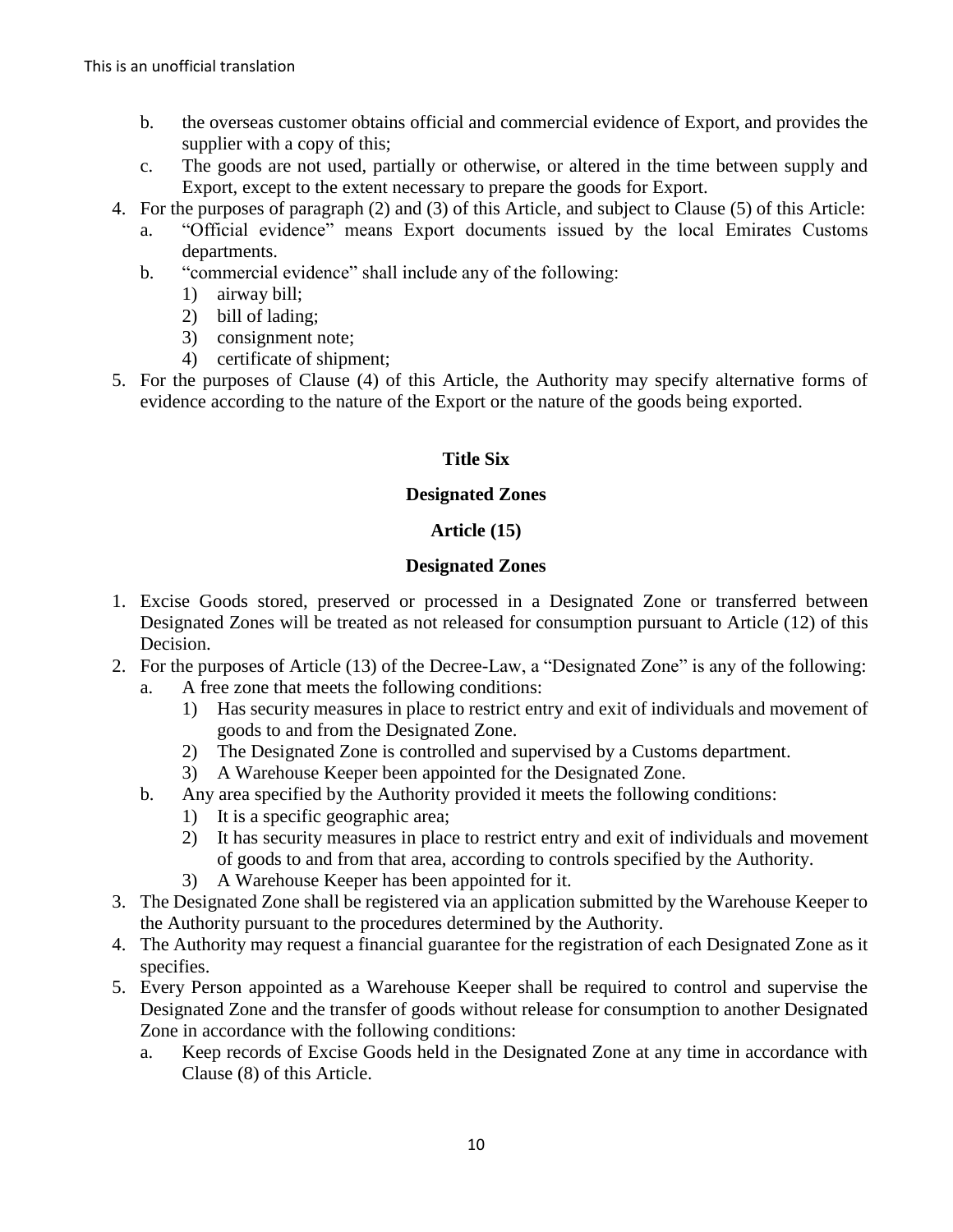- b. Keep evidence of Excise Goods being intended for transfer to another Designated Zone without release for consumption in accordance with Clause (8) of this Article.
- c. Any such other records as the Authority may specify to be kept in respect of each Designated Zone supervised by the Warehouse Keeper.
- 6. The records referred to in paragraph (a) of Clause (5) of this Article may be kept by other persons, but will be the responsibility of the Warehouse Keeper.
- 7. Excise Goods that are Imported into, received, produced, stored, preserved, processed or otherwise held in a Designated Zone will not be subject to Tax until those goods are released from the Designated Zone or are deemed to have been released for consumption under Article (12) of this Decision.
- 8. The Warehouse Keeper shall be required to retain documentary evidence as specified by the Authority and shall provide such evidence to the Authority on request, relating to the keeping and treatment of goods in a Designated Zone. The evidence retained should be sufficient to identify the following:
	- a. The stock levels of the Designated Zone at any given time.
	- b. The value and quantity of Excise Goods entering the Designated Zone.
	- c. The value and quantity of Excise Goods leaving the Designated Zone and released for consumption.
	- d. The value and quantity of Excise Goods transferred to another Designated Zone, including details of that Designated Zone.
	- e. The value and quantity of Excise Goods transferred from the Designated Zone for Export.
	- f. The value and quantity of Excise Goods produced within the Designated Zone.
- 9. A transfer of goods from one Designated Zone to another in the State shall not be subject to Tax where:
	- a. The goods, or part thereof, are not released for consumption during the transfer;
	- b. The goods are not in any way used or altered during the transfer;
	- c. The transfer is undertaken in accordance with the rules and regulations as established by the Authority.
- 10. In accordance with Article (14) of the Decree-Law, a transfer of Goods between Designated Zones within the State must be undertaken in accordance with the following procedures:
	- a. The Warehouse Keeper responsible for the Designated Zone from which the Excise Goods originate must issue a document containing the following particulars:
		- 1) The type of Excise Goods to be transferred.
		- 2) The quantity and value of Excise Goods to be transferred.
		- 3) The value of Due Tax in the event the Excise Goods were released for consumption in the course of the transfer to another Designated Zone.
		- 4) The details of the Designated Zone to which the Excise Goods will be transferred and the Warehouse Keeper responsible for it.
	- b. The Warehouse Keeper responsible for the Designated Zone where the Excise Goods have been received must confirm receipt of the Excise Goods.
	- c. The Excise Goods must be accompanied with the document issued pursuant to paragraph (a) of this clause when transferring the Goods.
	- d. The document issued pursuant to paragraph (a) of this clause in relation to the transport must be provided to the Authority upon request.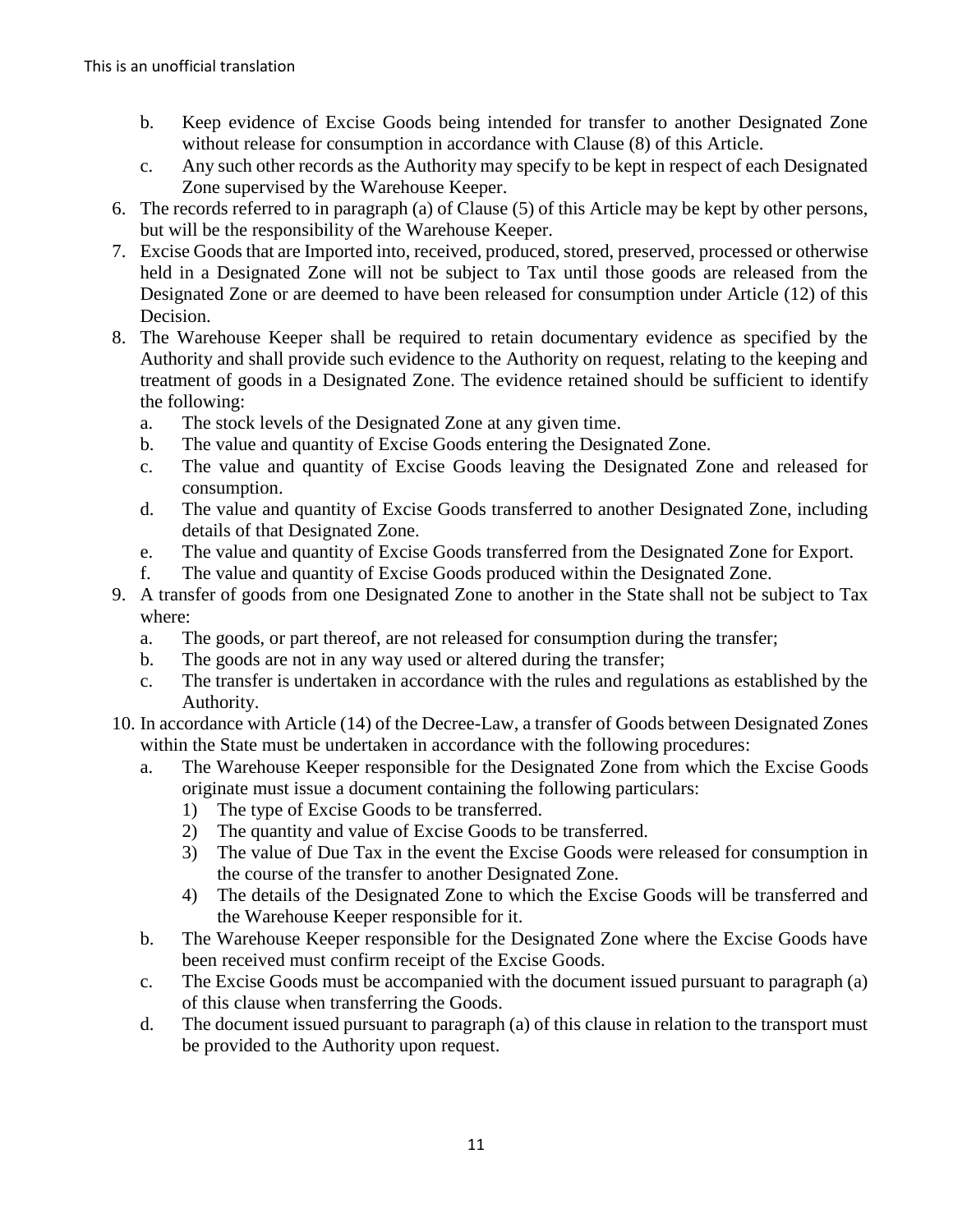- 11. For the purposes of Articles (12) and (14) of this Decree-Law, Excise Goods may be transported between Designated Zones within the State or from a Designated Zone for Export purposes if the following conditions are met:
	- a. The Warehouse Keeper of the Designated Zone from which the Excise Goods originate shall remain responsible for the goods until they are received by the Warehouse Keeper at the receiving Designated Zone or until they are exported.
	- b. The Person who is responsible for transferring the Excise Goods must be either a Taxable Person or a Warehouse Keeper for any of the two areas.
	- c. If the Taxable Person is transporting the Excise Goods, he must obtain prior consent from the Warehouse Keeper to transport these goods. The Warehouse Keeper may refuse to grant such consent.
	- d. The Warehouse Keeper must retain copies of all approvals granted to Taxable Persons to transport Excise Goods.

# **Title Seven**

### **Calculation of Due Tax**

### **Article (16)**

### **Deductible Tax**

- 1. A Taxable Person who is eligible to deduct Tax under Article (16) of the Decree-Law may deduct the Tax on his Tax Return for the period in which the right to the deduction arose.
- 2. For the purposes of Clause (1) of this Article, the value of the deductible Tax is equal to the value of the Tax previously paid on the relevant goods.
- 3. For the purposes of establishing the value of the deductible Tax under Clause (2) of this Article, at the request of the Authority the Taxable Person shall be required to provide evidence to support the value of the Tax previously paid on the relevant Excise Goods. The Authority shall specify the manner of submitting such evidence in order to confirm the Taxable Person has previously paid the Tax.
- 4. For the purposes of Clause (3) of this Article, where Tax was paid on the Excise Goods by an another party in the supply chain, the Taxable Person shall retain the following evidence that Tax was paid:
	- a. A copy of the purchase invoice for the Excise Goods;
	- b. A declaration from the supplier stating that he paid the Tax and confirming the value thereof;
	- c. Information which demonstrates to the satisfaction of the Authority that the Excise Goods which are the subject of the claim are the same Excise Goods on which Tax was paid.
- 5. In circumstances where the Excise Goods have been subjected to Tax in the State, the Taxable Person shall be eligible for a refund of the Tax under paragraph (a) of Clause (1) of Article (16) of the Decree-Law where any of the following applies:
	- a. They are Exported to outside the Implementing States;
	- b. They are Exported to an Implementing State and the Tax was paid for the same goods in that State;
	- c. They are consumed in the course of an international journey departing from the State.
- 6. Any deduction of Tax will be subject to the conditions or evidence requirements specified by the Authority.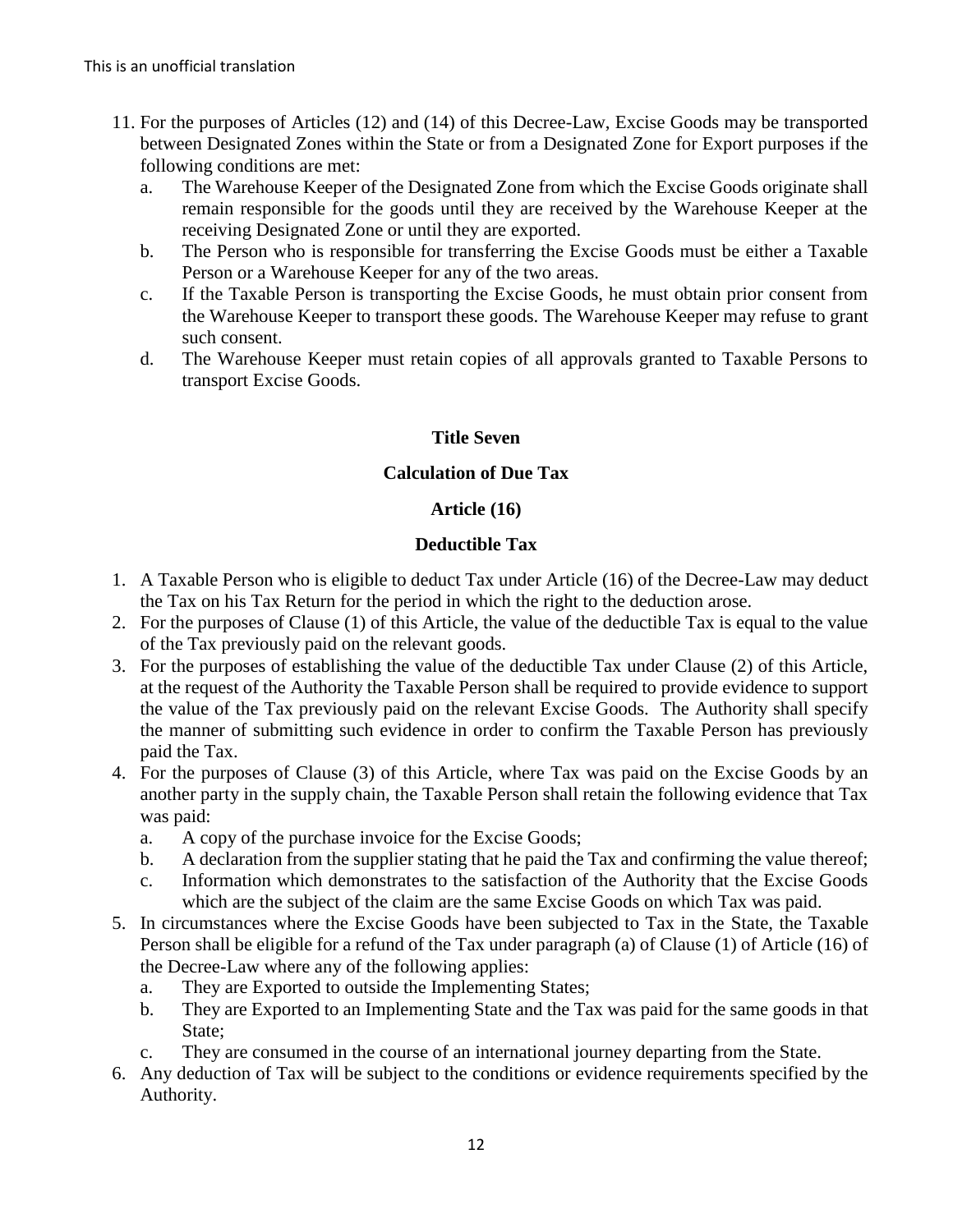# **Title Eight**

### **Tax Returns, Tax Periods and Payment of Tax**

### **Article (17)**

### **Length of Tax Period**

- 1. The Tax Period shall be the calendar month.
- 2. Upon the Registration of a Taxable Person, the Authority may direct that the first Tax Period be longer than the Tax Period specified in Clause (1) of this Article.
- 3. As an exception to Clause (1) of this Article, the Authority may direct a Taxable Person to submit Tax Returns by reference to a longer period than aforesaid, or approve his request to do so.
- 4. A request under Clause (3) of this Article should be made in such a form and manner as directed by the Authority.

# **Article (18)**

# **Tax Return**

- 1. A Taxable Person shall submit a Tax Return through such means and procedures as specified by the Authority.
- 2. The Taxable Person shall submit the Tax Return under Clause (1) of this Article to the Authority no later than the (15th) fifteenth day of the month following the relevant Tax Period.

# **Article (19)**

#### **Tax Payment**

- 1. Payable Tax shall be settled through such means as specified by the Authority.
- 2. A Taxable Person shall settle Payable Tax no later than the (15th) fifteenth day following the end of a calendar month.
- 3. The Customs departments shall:
	- a. Reconcile the quantity of Excise Goods imported into the State with the Declaration of importation received from the Importer before releasing the Excise Goods, and where the Person is not a Taxable Person, it shall check the payment of any Due Tax and fees.
	- b. Reconcile the quantity of Excise Goods exported from the State with the documents of Export.

# **Article (20)**

#### **Filing Regular Declarations**

1. The Taxable Person must file declarations in the manner and via the means determined by the Authority as follows: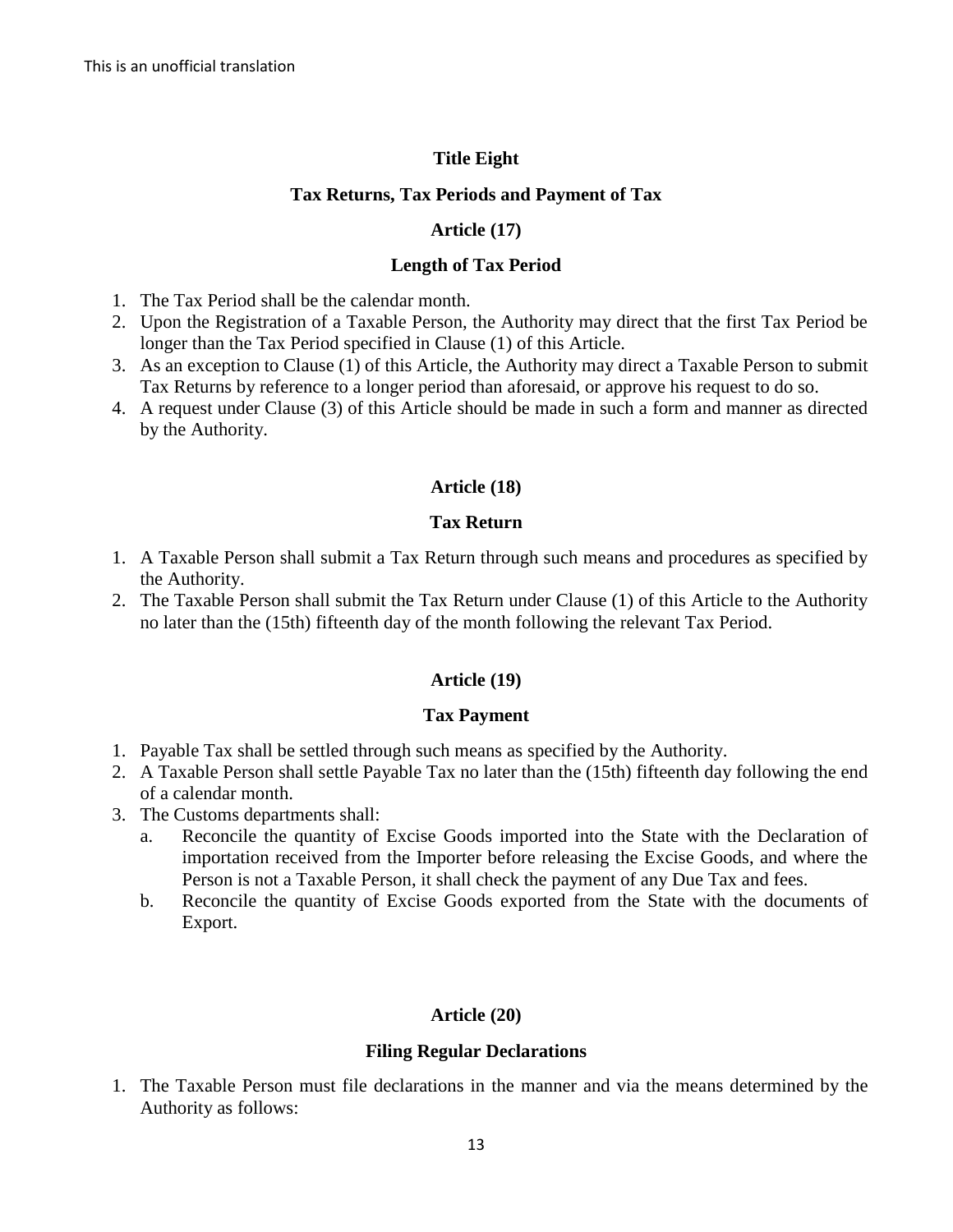- a. Details of the Excise Goods to be imported.
- b. Details of the Excise Goods produced in the State.
- c. Details of the Excise Goods transported from a Designated Zone.
- 2. The Authority shall determine the deadlines for receiving the Returns stated under Clause (1) of this Article.

### **Title Nine**

#### **Refunds of Excess Tax**

# **Article (21)**

### **Excess Refundable Tax**

- 1. A claim for a refund of excess Tax to which a Taxable Person is entitled shall contain such information and data as required by the Authority and be submitted through such means as specified by the Authority within 5 years from the date the Person has the right to apply for the refund.
- 2. Subject to its powers and obligations under the Decree-Law and this Decision, the Authority shall refund any excess Tax to the Taxable Person where it is satisfied that the Taxable Person is entitled to a refund.
- 3. Subject to Clause (6) of this Article where the Authority is required to refund an amount of excess Tax in accordance with Clause (2) of this Article, the refund must be made by the later of:
	- a. Two calendar months following the submission of the claim for a refund
	- b. Where the Authority undertakes an audit of the claim for a refund, within (21) twenty one days after conclusion of the audit.
- 4. The Authority is not obligated to refund any remaining excess Tax to the Taxable Person if less than two tax periods have passed since the end of the Tax Period in which the excess Tax arose.
- 5. The Authority may at its discretion refund the amount of excess Tax before the expiration of two tax periods in the following situations:
	- a. The Taxable Person's Registration is cancelled;
	- b. The Authority is satisfied that the Taxable Person will be undertaking taxable activities in the future and that for a period of at least one year following there is likely to be excess Refundable Tax;
- 6. Where a Taxable Person has failed to submit a Tax Return for any Tax Period as required under the Decree-Law, the Authority may withhold any refund until such a time as the outstanding Returns have been submitted.

# **Title Ten**

# **Other Tax Refunds**

# **Article (22)**

# **Tax Refunds in Special Cases**

1. Where Tax is incurred by a foreign government, international organization, diplomatic bodies and missions, a claim for a refund of the Tax may be made subject to the following conditions: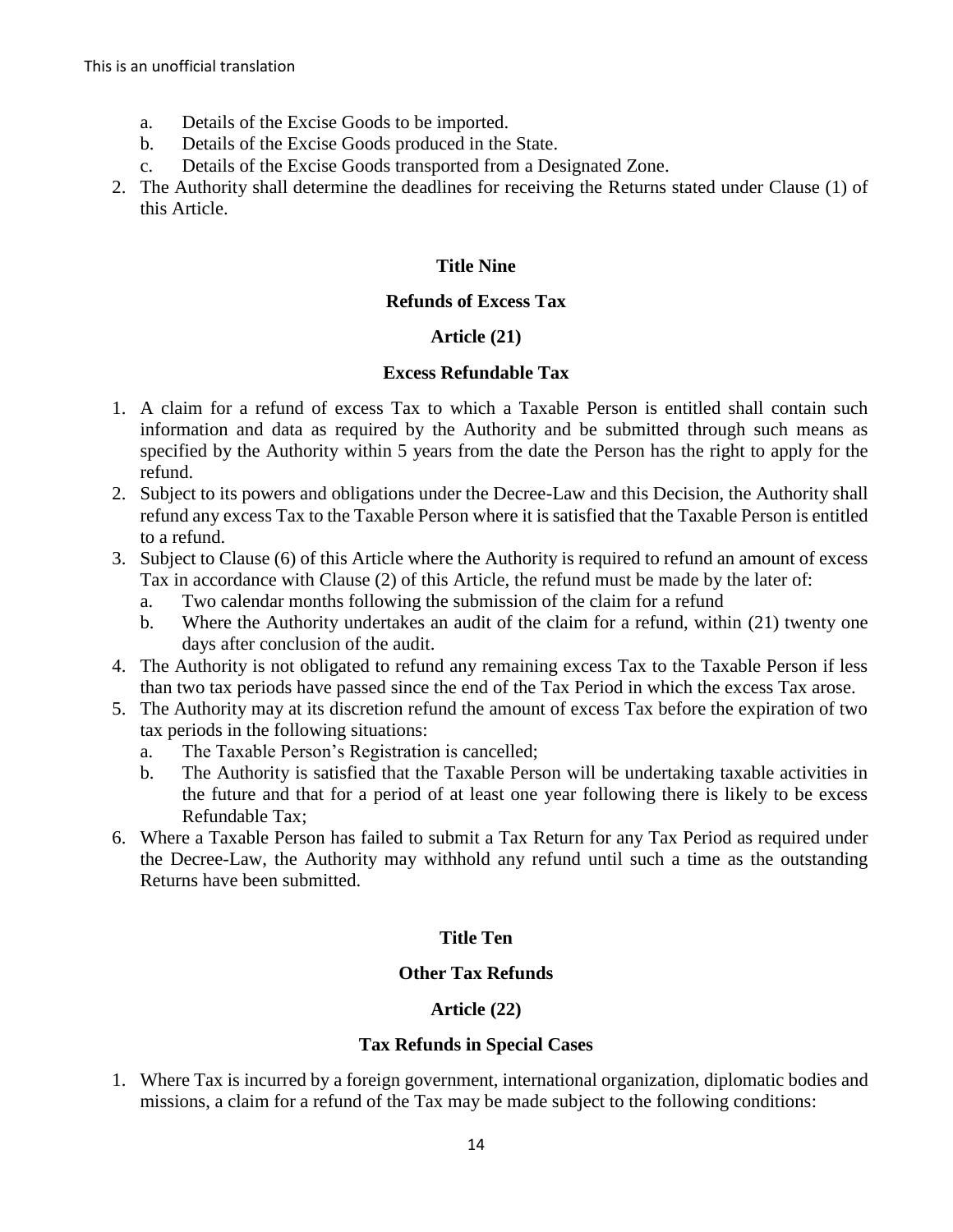- a. Excise Goods are acquired exclusively for official use;
- b. The country in which the relevant foreign government, international organization, diplomatic body or mission is established or has its official seat excludes the same type of entities that belong to the State from the burden of any excise Tax in that country;
- c. The refund is consistent with the terms of any international treaty or other agreement concerning the liability to Tax of such a foreign government, international organization, diplomatic body or mission;
- d. The Excise Goods are not acquired for the purposes of resale or any other commercial purposes.
- 2. Where Tax is incurred by a Person who is registered in an Implementing State who has paid Tax in the State and has then Exported the Excise Goods to another Implementing State and paid Tax in that Implementing State, a claim for a refund of the Tax may be made subject to the following conditions:
	- a. That Person is not registered in the State.
	- b. Evidence is provided in support of the claim confirming the Person is a taxable Person in another Implementing State;
	- c. Evidence is provided confirming that Tax was paid on the Excise Goods in the State, including the value of the Tax paid;
	- d. Evidence is provided confirming that the Excise Goods were Exported to another Implementing State;
	- e. Evidence is provided confirming that Tax was paid on the Excise Goods in another Implementing State.
- 3. Subject to Article (21) of the Decree-Law a refund of Tax may be made according to the following:
	- a. The claim should contain the information and data as required by the Authority and be submitted through means as specified by it;
	- b. The claim covers a minimum period of one calendar month;
	- c. The claim covers Tax paid on goods where the goods have a value not less than the value prescribed by a decision by the Minister.
	- d. The claim is supported by such documentary evidence as specified by the Authority.
- 4. The Authority shall make a decision regarding whether to approve or reject the refund claim made under this Article within 20 business days of an application being submitted.

# **Title Eleven**

# **Keeping of Tax Record**

# **Article (23)**

# **Requirements for Keeping of Tax Record**

- 1. The Taxable Person shall retain price lists of Excise Goods produced, imported or sold by him and shall provide such records to the Authority on request.
- 2. For the purposes of Clause (1) of this Article, the price lists retained shall be sufficient to identify the Excise Goods produced, imported or sold by him and shall include details of the value of the Goods.
- 3. The required Tax records must be kept in accordance with the timeframes, limitations and conditions specified in the Executive Regulation of the Federal Law No. (7) of 2017 referred to.